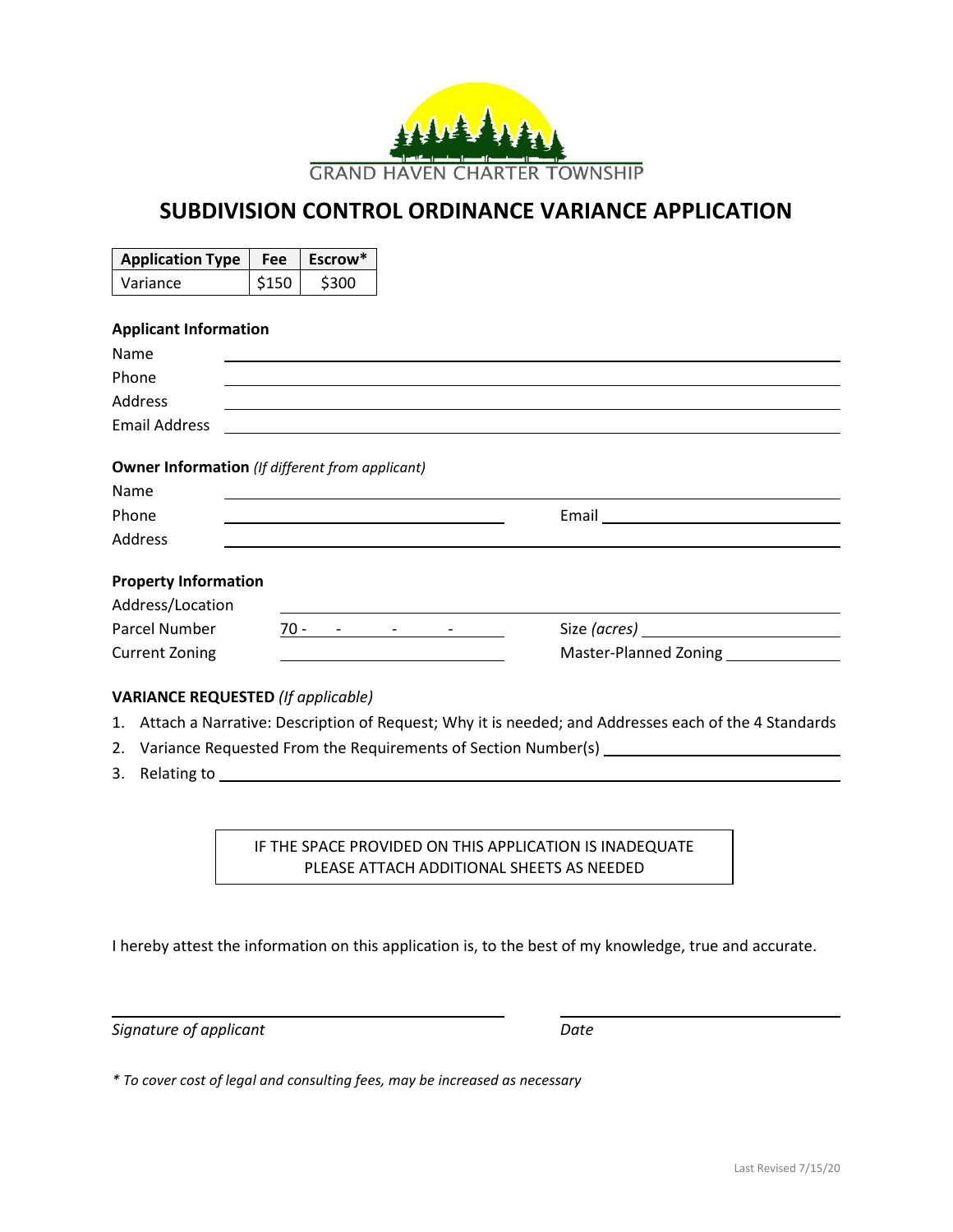## **RELEASE FORM**

The undersigned has applied to Grand Haven Charter Township for a variance. The undersigned hereby authorizes the members of the Planning Commission, Township Board, and appropriate Township staff members to inspect the property (*address stated below*) at reasonable times, in regards to the consideration of my request for a variance.

| Applicant's Signature                           | Date |  |
|-------------------------------------------------|------|--|
|                                                 |      |  |
| Owner's Signature (if different from applicant) | Date |  |

*Property Address*

## **STANDARDS FOR VARIANCES**

The granting of variances is outlined in Section 6.1 of the Subdivision Control Ordinance, as amended. It states, the Township Board may, on written application from the subdivider and after receipt of a recommendation from the Planning Commission, grant a variance from the provisions or requirements of this Ordinance. A public hearing shall be held by the Planning Commission prior to making its recommendation to the Township Board. No variance shall be recommended by the Planning Commission or granted by the Township Board unless there are the following findings by the Planning Commission or the Township Board, as the case may be:

- 1. That there are such special circumstances or conditions affecting the property in question such that strict application of the provisions or requirements of this Ordinance would be impracticable or unreasonable;
- 2. That the granting of the variance will not be detrimental to the public welfare or injurious to other property in the area in which the subdivision is situated;
- 3. That the variance will not violate the provisions of the Land Division Act; and
- 4. That the variance will not have the effect of nullifying the interest and purposes of this Ordinance.

After the completion of the public hearing, the Planning Commission shall make a written recommendation to the Township Board, which shall include its findings and specific reasons for its recommendation. On receipt of such written recommendation, the Township Board shall act to either grant or deny the variance.